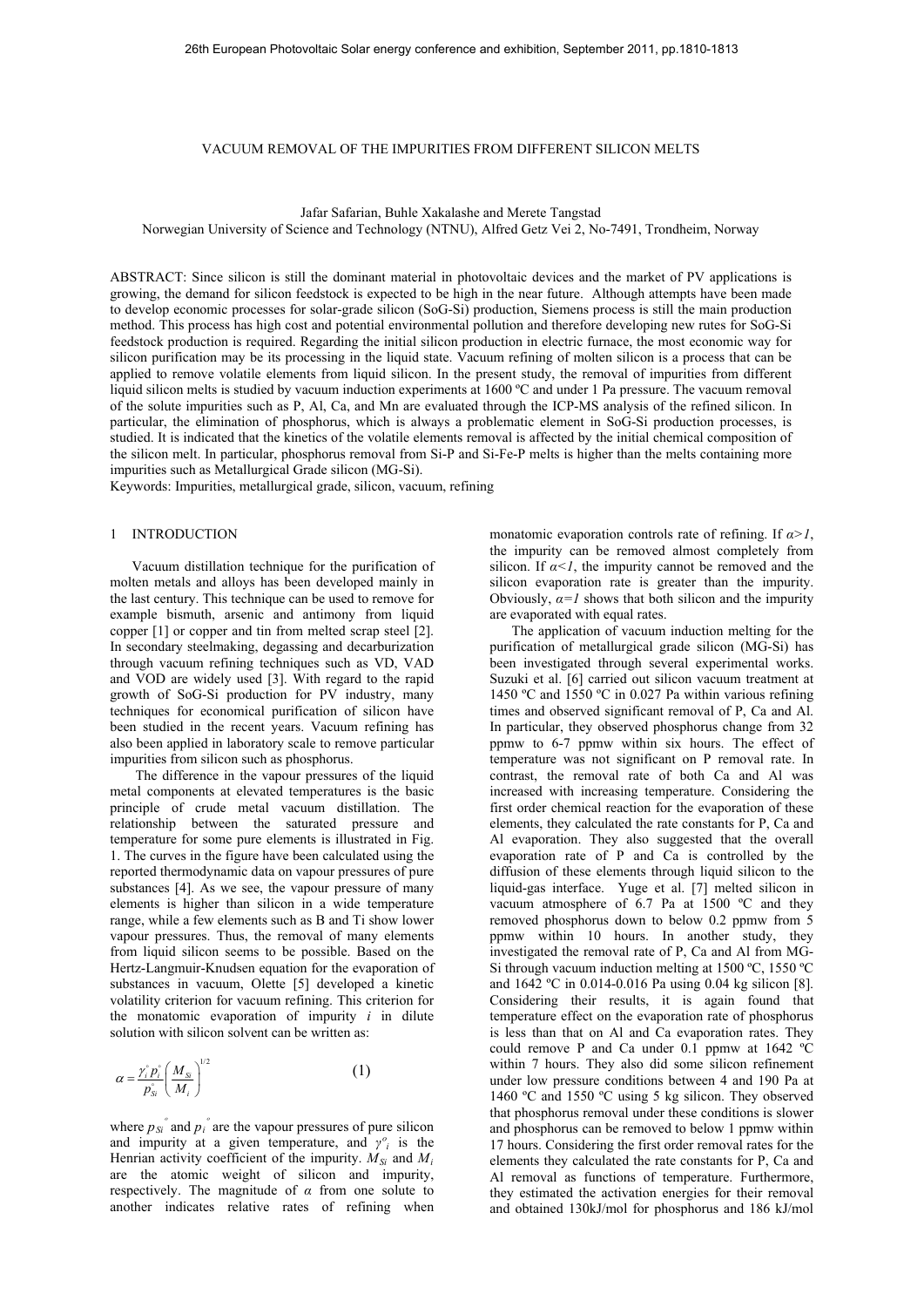for aluminium and 147 kJ/mol for calcium. Yuge and coworkers demonstrated that the overall rate of the removal of these elements is controlled by the diffusion in molten silicon and evaporation from the silicon surface. The kinetics of phosphorus removal from MG-Si has also been recently studied by Zheng et al. [9] and they indicated relatively high phosphorus removal rates from molten silicon through vacuum induction melting. It was indicated in our previous publication that many elements can be removed from MG-Si through vacuum refining  $[10]$ .



**Figure 1:** The changes of the standard vapour pressure of pure substances with temperature calculated from the reported thermodynamic data.

In the present study different silicon melts are refined using vacuum induction melting technique and the removal rates of the impurities are evaluated. In particular, the elimination of phosphorus, which is a problematic element in the processes applied for SoG-Si production, is studied.

## 2 EXPERIMENTAL PROCEDURE

Four different impure silicon materials were used in the present study. Electronic grade silicon (EG-Si) doped by phosphorus, EG-Si doped by both iron and phosphorus, an industrial MG-Si, and an industrial double leached MG-Si. We call these silicon materials here as A, B, C and D, respectively, and the measured chemical compositions of them by High Resolution Inductively Coupled Plasma Mass Spectrometry (ICP-MS) are shown in Table I.

**Table I:** The chemical composition of silicon materials in ppmw.

Vacuum melting experiments were carried out in a vacuum induction furnace under 0.5 Pa pressure. The

| Silicon       | B         | Ca        | Al       | P                  | Ti        | Mn        | Fe         |
|---------------|-----------|-----------|----------|--------------------|-----------|-----------|------------|
| A             |           |           |          | 16.66<br>$\pm 1.0$ |           |           |            |
|               |           |           |          |                    |           |           |            |
| В             |           |           |          | 15.0               |           |           | 4938       |
|               |           |           |          | $\pm 0.65$         |           |           | $\pm 350$  |
| $\mathcal{C}$ | 68.79     | 970.6     | 2619     | 17.58              | 205.4     | 60.13     | 4675       |
|               | $\pm 3.0$ | $\pm 27$  | $\pm 16$ | $\pm 0.94$         | $\pm 1.8$ | $\pm$ 5.7 | $\pm 91.6$ |
| D             | 21.87     | 144.4     | 880.2    | 24.24              | 16.81     | 2.01      | 298.2      |
|               | $\pm 0.4$ | $\pm$ 5.7 | $\pm 31$ | $\pm 1.2$          | ±0.55     | ±0.14     | ±11.1      |

experimental set up is schematically shown in Fig. 2. For each individual run 300 g silicon was melted in a graphite crucible with 64 mm inside diameter and 150 mm height. The graphite crucibles were machined from a dense graphite rod which shows not significant infiltration of molten silicon. The experiments were done at 1600 ºC for

one hour and a rapid heating from the room temperature to the experimental temperature was applied. The heating from the silicon melting point (1414  $\rm{^{\circ}C}$ ) to 1600  $\rm{^{\circ}C}$  was always less than 30 seconds, which is negligible compare to the holding times at this temperature. The temperature of the silicon melt was measured by a thermocouple type C located inside the melt with 10 mm distance from the crucible bottom and wall.



**Figure 2:** Schematic of the vacuum induction furnace and the experimental set up.

After vacuum refining, the melt was casted in a water cooled copper mold in order to rapidly solidify silicon with minimum segregation of the solute element. Silicon was then milled to a very fine powder in a disc mill. Three samples from each melt were then analyzed by ICP-MS and the averages were determined.

### 3 RESULTS AND DISCUSSION

The obtained results are presented and discussed as follows.

## 3.1 Composition changes through vacuum treatment

The measured chemical compositions of the refined silicon materials are presented in Table II. Comparing the initial composition of the silicon samples before and after refining indicates that there is no significant changes in the compositions of B, Fe and Ti, which are considered as not volatile elements in silicon regarding their low vapour pressures (Fig. 1). Both Fe and Ti show large negative deviations from the ideal solution and the values of  $\gamma^o_{Fe}$  and  $\gamma^o_{Ti}$  are quite small [11]. Therefore, the  $\alpha$ value for these elements is smaller than unity and their removal is not expected. Although small positive deviation from the ideal solution is observed for B in molten silicon [12],  $\alpha$ -value samller than unity is expected for B with regard to its much smaller vapour pressure than silicon (Fig. 1).

**Table II:** The chemical composition of the vacuum treated silicon materials in ppmw.

| Silicon | B         | Ca        | Al       | P          | Ti        | Mn         | Fe        |
|---------|-----------|-----------|----------|------------|-----------|------------|-----------|
| A-      |           |           |          | 10.89      |           |            |           |
| refined |           |           |          | $\pm 0.57$ |           |            |           |
| $B -$   |           |           |          | 8.71       |           |            | 4987      |
| refined |           |           |          | $\pm 0.21$ |           |            | $\pm 164$ |
| С-      | 71.77     | 671.2     | 2033     | 12.36      | 210.1     | 41.1       | 4656      |
| refined | $\pm 0.7$ | ±44       | ±45      | $\pm 1.2$  | $\pm 4.3$ | $\pm 1.1$  | $\pm 105$ |
| D-      | 23.14     | 129.5     | 823.2    | 18.82      | 17.29     | 1.46       | 294.3     |
| refined | $\pm 0.8$ | $\pm 7.3$ | $\pm 27$ | $\pm 0.8$  | ±0.76     | $\pm 0.06$ | $\pm 9.4$ |

The chemical composition data in Tables I and II show that Ca, Al, P and Mn are evaporated from molten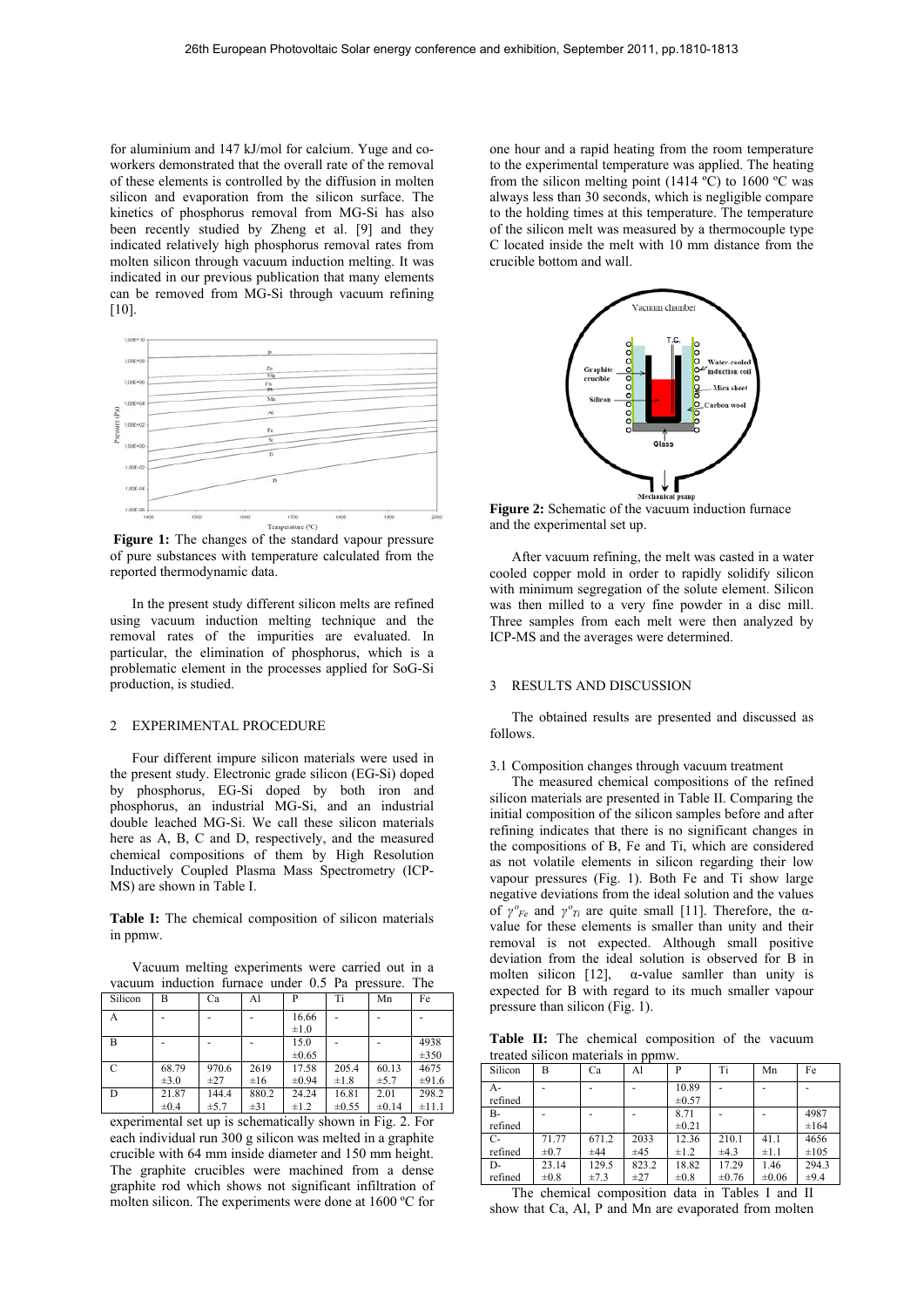silicon by vacuum treatment. This is due to the higher vapour pressure of these elements than silicon so that they give greater  $\alpha$ -values than unity. It is worth noting that P shows intermediate negative deviation from the ideal solution in its dilute solution [13]. Solute Al shows similar behaviour, whereas Ca and Mn show relatively large negative deviations from the ideal solution [14].

The evaporation fraction, which is the difference between the initial concentration of the impurity  $(C_i)$  and the concentration after one hour refining  $(C_{ref})$ , is shown in Fig. 3 for Ca, Al, P and Mn. This fraction is calculated by Eq.  $(2)$ :





**Figure 3:** The evaporation fraction of the volatile elements from the silicon melts at 1600 °C and 0.5 Pa withis one hour.

The information in Fig. 3 indicates that the evaporation of the volatile elements is affected by the initial chemical compositions of the melts. It is observed that the evaporation fraction is larger for the melts containing higher amounts of the impurities. This may be due to the larger driving force for the evaporation chemical reaction. The initial concentrations of Ca, Al and Mn in Silicon C are higher than silicon D, and therefore more evaporation of these elements are observed. The initial concentration of phosphorus in the silicon melts are close and the observed different evaporation fractions for phosphorus are not related to the initial phosphorus concentration so that for Silicon D with higher initial phosphorus concentration, the smallest evaporation is observed. It is obseved that phosphorus evaporation from cleaner silicon melts A and B is higher than that from silicon melts C and D, which are in low purity.

#### 3.3 Evaporation kinetics of the impurities

The evaporation of Al, Ca, Mn and P from molten silicon has been shown to take place according to a first order chemical reaction [6, 8]. Thus, based on the kinetics principles, the kinetics of evaporation of solute element *i* from the melt can be explained by Eq.  $(3)$  [10]:

$$
\ln\left(\frac{C_i - C_f}{C - C_f}\right) = k_i \left(\frac{A}{V}\right) t \tag{3}
$$

where  $k_i$  is the mass transfer coefficient of the impurity, *A/V* is the ratio of the melt surface over its volume, *C* is the concentration at the refining time  $t$ , and  $C_f$  is the final concentration of the impurity at infinite time. Since the evaporation of Al, Ca, P and Mn to very low concentrations is possible regarding Eq. (1), it is a fair approximation to consider  $C_f \approx 0$ . Thus, we may calculate the rate constant with re-arranging Eq. (3):

$$
k_i = \frac{\ln(C_i/C)}{(A/V)t}
$$
 (4)

Considering the melt geometry  $(A/V=26.3 \text{ m}^{-1})$  and the concentrations of the impurities in the melt before and after refining, the rate constant for the evaporation of Al, Ca, P and Mn were calculated as summerized in Table III. The obtained mass transfer coefficients for Ca are significantly smaller than the reported values of  $k_{Ca}$ =  $1.4 \times 10^{-5}$  m/s and  $k_{Ca}$  = 1.7×10<sup>-5</sup> m/s by Suzuki et al. [6] for Ca removal from MG-Si in 0.027 Pa at 1450 °C and 1550 °C, respectively. The determined Ca evaporation rate constants by Yuge et al. [8] in the temperature range of 1450-1642 °C and pressures within 0.008-0.036 Pa are in the range of  $k_{Ca} = 9 \times 10^{-6}$  to  $5 \times 10^{-5}$ , which are relatively close to the reported rate constants by Suzuki and co-workers. Comparing their results with the obtained  $k_{Ca}$  values in the presnet study may indicat that the evaporation of Ca from silicon is very dependent on the pressure and less temperature dependent. Similarly, the determined mass transfer coefficients for Al in this study are much smaller than the reported values of  $k_{Al} = 1.0 \times 10^{-5}$  m/s and  $k_{Al} = 1.5 \times 10^{-5}$  m/s by Suzuki et al. [ 6] for Al removal from MG-Si in 0.027 Pa at 1450 °C and 1550 °C, respectively. Yuge et al. [8] reported  $k_{Al}$ =  $3.0\times10^{-6}$  m/s to  $1.5\times10^{-5}$  m/s for vacuum refining of MG-Si in 0.014-0.036 Pa in the temperature range of 1450- 1642 °C. Comparing these data with the calculated  $k_{Al}$  in this study it can be concluded again that Al evaporation kinetics is significantly affected by the pressure.

**Table III:** The calculated rate constants for the evaporation of Ca, Al, P and Mn from silicon melts at 1600 °C and 0.5 Pa.

| Silicon   | $k_{Ca}$ (m/s)      | $k_{Al}$ (m/s)      | $k_P$ (m/s)           | $k_{Mn}$ (m/s)      |
|-----------|---------------------|---------------------|-----------------------|---------------------|
| A-refined |                     |                     | $4.47\times10^{-6}$   |                     |
| B-refined |                     |                     | $5.75 \times 10^{-6}$ |                     |
| C-refined | $3.9\times10^{-6}$  | $2.68\times10^{-6}$ | $3.72\times10^{-6}$   | $4.0\times10^{-6}$  |
| D-refined | $1.15\times10^{-6}$ | $7.1\times10^{-7}$  | $2.67\times10^{-6}$   | $3.34\times10^{-6}$ |

The rate constants for the phosphorus evaporation for silicon melts C and D in Table III are smaller than the rate constants determined for vacuum tratment of MG-Si in other studies. Suzuki et al. [6] reported  $k_P = 1.6 \times 10^{-5}$  m/s and  $k_P$ = 2×10<sup>-5</sup> m/s for refining in 0.027 Pa at 1450 °C and 1550 °C, respectively. Moreover,  $k_P = 8 \times 10^{-6}$  m/s to  $2\times10^{-5}$  m/s has been determined by Yuge et al .[8] in 0.014-0.036 Pa in the temperature range of 1450-1642 °C. Their higher rate constants than the calculated rate constants in the present study are expected with regard to the same effect of pressure on Ca and Al rate constants as mentioned above. Yuge and co-workers obtained,  $k_P \approx$  $9\times10^{-7}$  m/s, and  $4\times10^{-6}$  m/s for MG-Si refining in 4-5.3 Pa and 190 Pa, respectively, with observing not much temperature effect. The determined rate constants for the silicon melts C and D in this study are a little larger than their results at higher pressures and lower than their results at lower pressures.

The little larger rate constant for the P evaporation from silicon B than silicon A is hard to explain. This